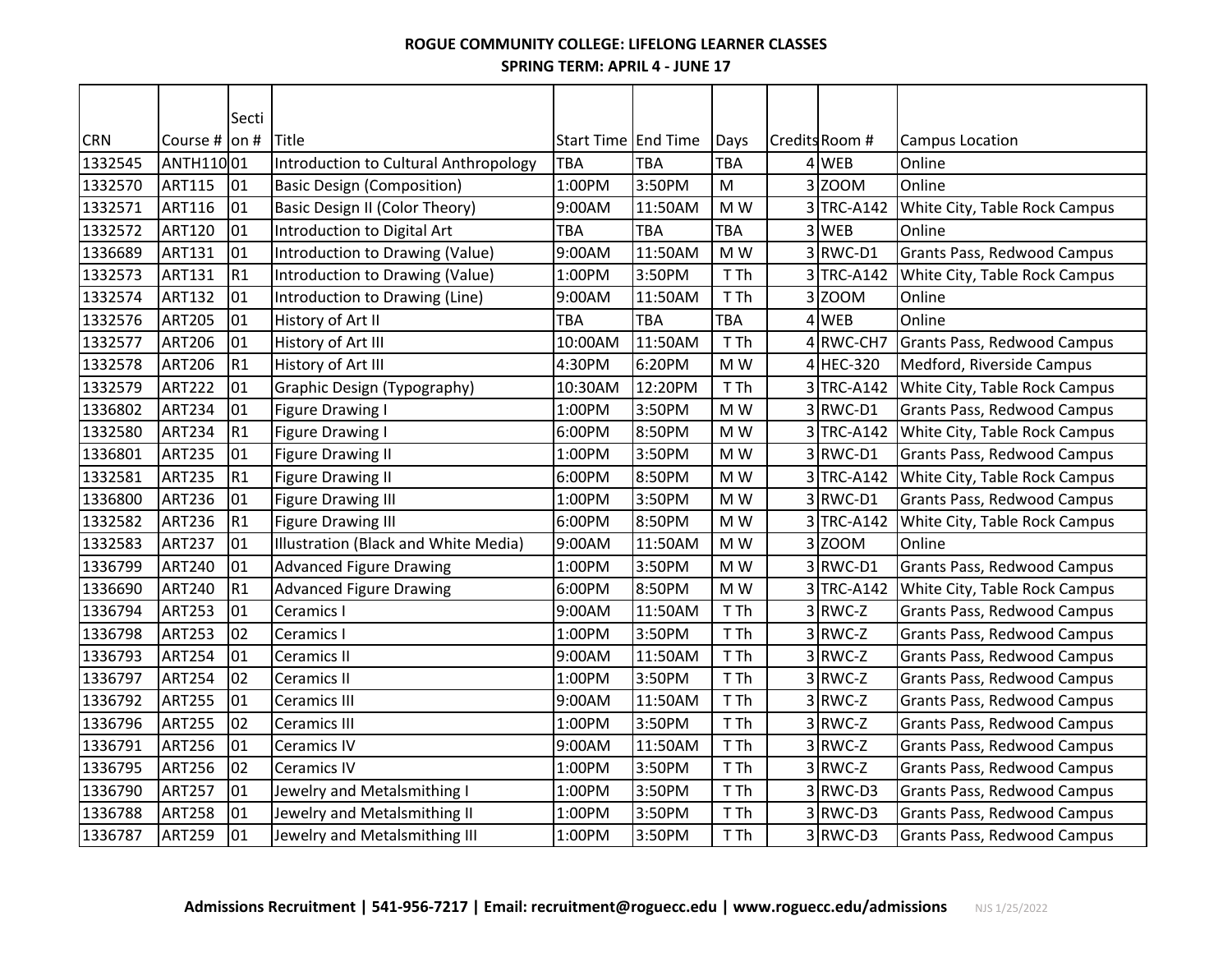| 1336789 | <b>ART260</b> | 01 | Jewelry and Metalsmithing IV              | 1:00PM     | 3:50PM     | T Th                     | 3RWC-D3    | Grants Pass, Redwood Campus        |
|---------|---------------|----|-------------------------------------------|------------|------------|--------------------------|------------|------------------------------------|
| 1332584 | <b>ART276</b> | 01 | Sculpture I                               | 1:00PM     | 3:50PM     | M W                      | 3RWC-D2    | Grants Pass, Redwood Campus        |
| 1332585 | <b>ART277</b> | 01 | Sculpture II                              | 1:00PM     | 3:50PM     | M W                      | 3RWC-D2    | Grants Pass, Redwood Campus        |
| 1332586 | <b>ART278</b> | 01 | Sculpture III                             | 1:00PM     | 3:50PM     | M W                      | 3RWC-D2    | Grants Pass, Redwood Campus        |
| 1332587 | <b>ART281</b> | 01 | Painting I                                | 1:00PM     | 3:50PM     | $\mathsf T$              | $3$ ZOOM   | Online                             |
| 1332588 | <b>ART281</b> | R1 | Painting I                                | 1:00PM     | 3:50PM     | M W                      | 3 TRC-A142 | White City, Table Rock Campus      |
| 1332589 | <b>ART282</b> | 01 | Painting II                               | 1:00PM     | 3:50PM     | T                        | 3 ZOOM     | Online                             |
| 1332590 | <b>ART282</b> | R1 | Painting II                               | 1:00PM     | 3:50PM     | M W                      | 3 TRC-A142 | White City, Table Rock Campus      |
| 1332591 | <b>ART283</b> | 01 | Painting III                              | 1:00PM     | 3:50PM     | $\mathsf{T}$             | 3 ZOOM     | Online                             |
| 1332592 | <b>ART283</b> | R1 | Painting III                              | 1:00PM     | 3:50PM     | M W                      | 3 TRC-A142 | White City, Table Rock Campus      |
| 1336779 | <b>ART284</b> | 01 | <b>Painting IV</b>                        | 1:00PM     | 3:50PM     | $\mathsf{T}$             | 3 ZOOM     | Online                             |
| 1336780 | <b>ART284</b> | R1 | Painting IV                               | 1:00PM     | 3:50PM     | M W                      | 3 TRC-A142 | White City, Table Rock Campus      |
| 1337278 | <b>ART294</b> | 02 | Watercolor I                              | 1:00PM     | 3:50PM     | $\mathsf{M}\ \mathsf{W}$ | $3$ ZOOM   | Online                             |
| 1332593 | <b>ART294</b> | 01 | Watercolor I                              | 1:00PM     | 3:50PM     | T Th                     | 3RWC-D1    | Grants Pass, Redwood Campus        |
| 1337277 | <b>ART295</b> | 02 | Watercolor II                             | 1:00PM     | 3:50PM     | M W                      | 3 ZOOM     | Online                             |
| 1332594 | <b>ART295</b> | 01 | Watercolor II                             | 1:00PM     | 3:50PM     | T Th                     | 3RWC-D1    | Grants Pass, Redwood Campus        |
| 1337276 | <b>ART296</b> | 02 | Watercolor III                            | 1:00PM     | 3:50PM     | M W                      | 3Z00M      | Online                             |
| 1332595 | <b>ART296</b> | 01 | Watercolor III                            | 1:00PM     | 3:50PM     | T Th                     | 3RWC-D1    | Grants Pass, Redwood Campus        |
| 1337275 | <b>ART297</b> | 02 | Watercolor IV                             | 1:00PM     | 3:50PM     | M W                      | 3 ZOOM     | Online                             |
| 1336782 | <b>ART297</b> | 01 | Watercolor IV                             | 1:00PM     | 3:50PM     | T Th                     | 3RWC-D1    | <b>Grants Pass, Redwood Campus</b> |
| 1332596 | <b>ART299</b> | 01 | Special Studies: Advanced Sculpture       | 1:00PM     | 3:50PM     | M W                      | 3RWC-D2    | Grants Pass, Redwood Campus        |
| 1332601 | ASL103        | 01 | First Year American Sign Language III     | 3:00PM     | 4:50PM     | M W                      | $4$ RWC-G2 | Grants Pass, Redwood Campus        |
| 1332602 | ASL103        | R1 | First Year American Sign Language III     | 10:00AM    | 11:50AM    | M W                      | 4 HEC-219  | Medford, Riverside Campus          |
| 1332603 | <b>BA101</b>  | 01 | <b>Introduction to Business</b>           | TBA        | <b>TBA</b> | TBA                      | 4 WEB      | Online                             |
| 1332604 | <b>BA101</b>  | 02 | <b>Introduction to Business</b>           | TBA        | TBA        | <b>TBA</b>               | 4 WEB      | Online                             |
| 1332612 | <b>BA131</b>  | 02 | Introduction to Business Computing        | <b>TBA</b> | <b>TBA</b> | TBA                      | 4 WEB      | Online                             |
| 1332613 | <b>BA131</b>  | 03 | <b>Introduction to Business Computing</b> | <b>TBA</b> | TBA        | <b>TBA</b>               | 4 WEB      | Online                             |
| 1333436 | <b>BA211</b>  | 01 | <b>Financial Accounting I</b>             | <b>TBA</b> | TBA        | TBA                      | 4 WEB      | Online                             |
| 1332617 | <b>BA213</b>  | R1 | <b>Managerial Accounting</b>              | <b>TBA</b> | TBA        | <b>TBA</b>               | 4 WEB      | Online                             |
| 1333437 | <b>BA214</b>  | 01 | <b>Business Communications</b>            | <b>TBA</b> | TBA        | <b>TBA</b>               | 4 WEB      | Online                             |
| 1332618 | <b>BA218</b>  | 01 | Personal Finance                          | <b>TBA</b> | <b>TBA</b> | TBA                      | 3 WEB      | Online                             |
| 1332623 | <b>BA226</b>  | R1 | <b>Business Law</b>                       | <b>TBA</b> | <b>TBA</b> | <b>TBA</b>               | 4 WEB      | Online                             |
| 1332624 | <b>BA228</b>  | 01 | <b>Computer Accounting Applications</b>   | <b>TBA</b> | TBA        | TBA                      | 2 WEB      | Online                             |
| 1332625 | <b>BA238</b>  | 01 | The Art of Selling                        | <b>TBA</b> | <b>TBA</b> | <b>TBA</b>               | 3 WEB      | Online                             |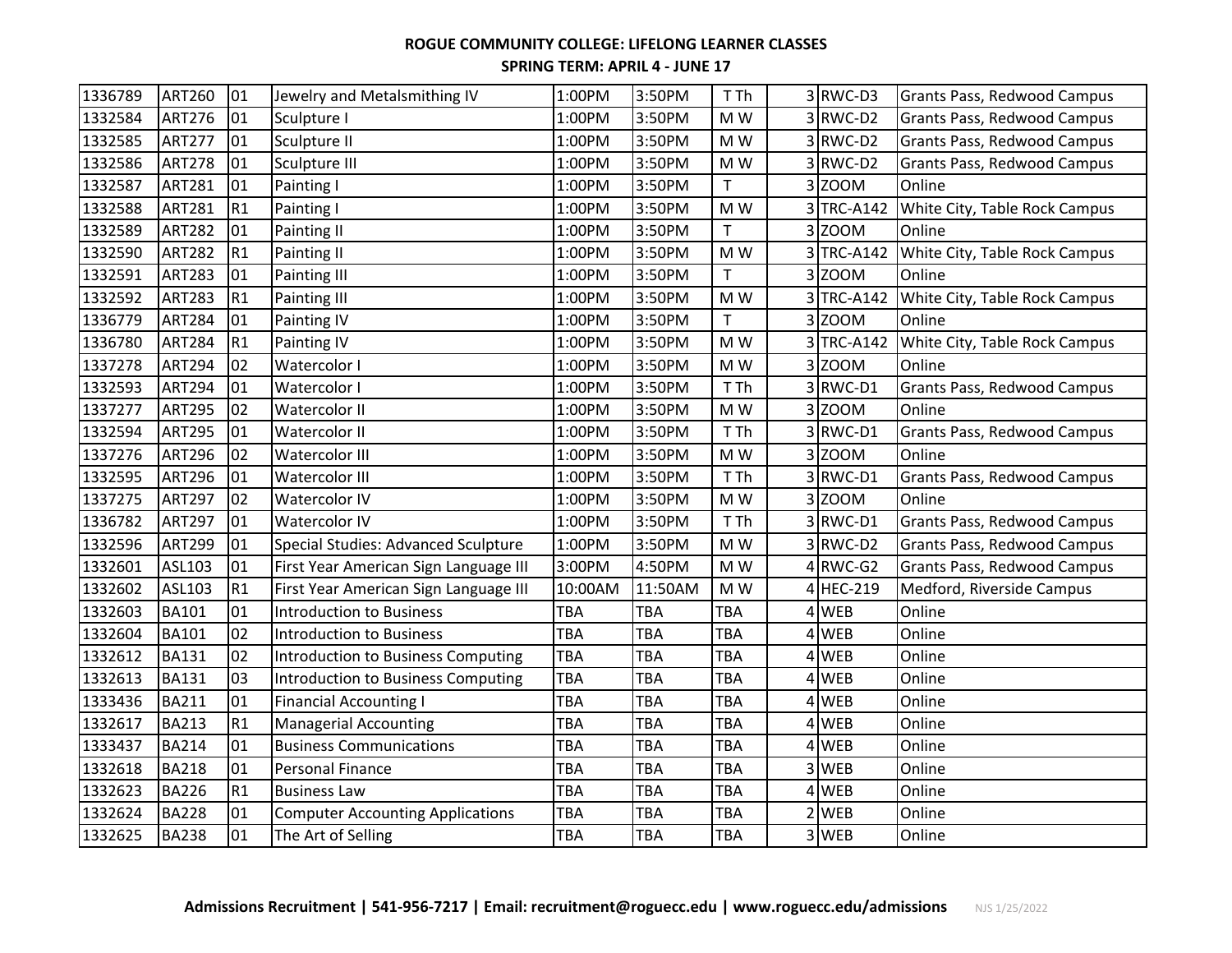| 1332626 | <b>BA243</b>  | 01             | Social Media Marketing                       | <b>TBA</b> | <b>TBA</b> | TBA         | 3 WEB       | Online                                 |
|---------|---------------|----------------|----------------------------------------------|------------|------------|-------------|-------------|----------------------------------------|
| 1332627 | <b>BA285</b>  | 01             | <b>Advanced Business Applications: Excel</b> | TBA        | <b>TBA</b> | TBA         | 4 WEB       | Online                                 |
| 1332629 | <b>BI101</b>  | 01             | Introduction to Biology I                    | <b>TBA</b> | TBA        | TBA         | 4 WEB       | Online                                 |
| 1332632 | BI101L        | 01             | Introduction to Biology I Lab                | TBA        | <b>TBA</b> | TBA         | 0 WEB       | Online                                 |
| 1332633 | <b>BI101L</b> | 02             | Introduction to Biology I Lab                | <b>TBA</b> | <b>TBA</b> | TBA         | 0 WEB       | Online                                 |
| 1336910 | BI103         | 02             | Introduction to Biology III w/ lab           | TBA        | <b>TBA</b> | TBA         | 4 WEB       | Online                                 |
| 1332637 | <b>BI103</b>  | 01             | Introduction to Biology III                  | 10:00AM    | 11:20AM    | M W         | 4 RWC-CH7   | Grants Pass, Redwood Campus            |
| 1332639 | <b>BI103</b>  | R1             | Introduction to Biology III                  | 12:30PM    | 1:50PM     | T Th        | 4 HEC-322   | Medford, Riverside Campus              |
| 1336911 | <b>BI103L</b> | 03             | Introduction to Biology III Lab              | TBA        | TBA        | TBA         | 0 WEB       | Online                                 |
| 1332640 | <b>BI103L</b> | 01             | Introduction to Biology III Lab              | 12:00PM    | 2:50PM     | W           | 0RWC-E5     | Grants Pass, Redwood Campus            |
| 1332642 | <b>BI103L</b> | R1             | Introduction to Biology III Lab              | 9:00AM     | 11:50AM    | $\mathsf T$ | $0$ HEC-312 | Medford, Riverside Campus              |
| 1332647 | BI211         | R1             | General Biology I                            | 4:00PM     | 5:20PM     | T Th        | 4 HEC-112   | Medford, Riverside Campus              |
| 1332646 | <b>BI211</b>  | 01             | General Biology I                            | 3:30PM     | 4:50PM     | M W         |             | 4 RWC-ROGU Grants Pass, Redwood Campus |
| 1332649 | <b>BI211L</b> | 02             | General Biology I Lab                        | 5:00PM     | 7:50PM     | W           | $0$ RWC-E2  | Grants Pass, Redwood Campus            |
| 1332648 | <b>BI211L</b> | 01             | General Biology I Lab                        | 5:00PM     | 7:50PM     | M           | 0RWC-E5     | Grants Pass, Redwood Campus            |
| 1332650 | <b>BI211L</b> | R1             | General Biology I Lab                        | 5:30PM     | 8:20PM     | T           | 0 HEC-319   | Medford, Riverside Campus              |
| 1332651 | <b>BI211L</b> | R <sub>2</sub> | General Biology I Lab                        | 5:30PM     | 8:20PM     | Th          | 0 HEC-319   | Medford, Riverside Campus              |
| 1332652 | <b>BI213</b>  | 01             | <b>General Biology III</b>                   | 12:00PM    | 1:20PM     | T Th        | 4 RWC-CH7   | <b>Grants Pass, Redwood Campus</b>     |
| 1332653 | <b>BI213</b>  | R1             | <b>General Biology III</b>                   | 1:00PM     | 2:20PM     | M W         | 4 HEC-322   | Medford, Riverside Campus              |
| 1332654 | <b>BI213L</b> | 01             | General Biology III Lab                      | 2:00PM     | 4:50PM     | T.          | $0$ RWC-E3  | Grants Pass, Redwood Campus            |
| 1332655 | <b>BI213L</b> | R1             | <b>General Biology III Lab</b>               | 9:30AM     | 12:20PM    | W           | $0$ HEC-312 | Medford, Riverside Campus              |
| 1332656 | <b>BI231</b>  | 01             | Anatomy and Physiology I                     | 1:30PM     | 2:50PM     | T Th        | 4RWC-CH7    | Grants Pass, Redwood Campus            |
| 1332657 | <b>BI231</b>  | R1             | Anatomy and Physiology I                     | 7:00PM     | 8:20PM     | T Th        | 4 HEC-112   | Medford, Riverside Campus              |
| 1332658 | <b>BI231L</b> | 01             | Anatomy and Physiology I Lab                 | 12:00PM    | 1:20PM     | T Th        | 0RWC-E5     | Grants Pass, Redwood Campus            |
| 1332659 | <b>BI231L</b> | 02             | Anatomy and Physiology I Lab                 | 3:00PM     | 4:20PM     | T Th        | 0RWC-E5     | Grants Pass, Redwood Campus            |
| 1332660 | <b>BI231L</b> | R1             | Anatomy and Physiology I Lab                 | 5:00PM     | 6:20PM     | T Th        | 0 HEC-314   | Medford, Riverside Campus              |
| 1332661 | <b>BI231L</b> | R <sub>2</sub> | Anatomy and Physiology I Lab                 | 8:30PM     | 9:50PM     | T Th        | $0$ HEC-314 | Medford, Riverside Campus              |
| 1332662 | <b>BI232</b>  | 01             | Anatomy and Physiology II                    | 7:00PM     | 8:20PM     | T Th        | 4 RWC-CH7   | Grants Pass, Redwood Campus            |
| 1332663 | <b>BI232</b>  | R1             | Anatomy and Physiology II                    | 6:30PM     | 7:50PM     | M W         | 4 HEC-112   | Medford, Riverside Campus              |
| 1332664 | <b>BI232L</b> | 01             | Anatomy and Physiology II Lab                | 5:30PM     | 6:50PM     | T Th        | $0$ RWC-E3  | Grants Pass, Redwood Campus            |
| 1332666 | <b>BI232L</b> | R1             | Anatomy and Physiology II Lab                | 5:00PM     | 6:20PM     | M W         | $0$ HEC-314 | Medford, Riverside Campus              |
| 1332667 | <b>BI232L</b> | R <sub>2</sub> | Anatomy and Physiology II Lab                | 8:00PM     | 9:20PM     | M W         | $0$ HEC-314 | Medford, Riverside Campus              |
| 1332669 | <b>BI233</b>  | R1             | Anatomy and Physiology III                   | 11:30AM    | 12:50PM    | M W         | 4 HEC-112   | Medford, Riverside Campus              |
| 1332668 | <b>BI233</b>  | 01             | Anatomy and Physiology III                   | 1:00PM     | 2:20PM     | M W         |             | 4 RWC-ROGU Grants Pass, Redwood Campus |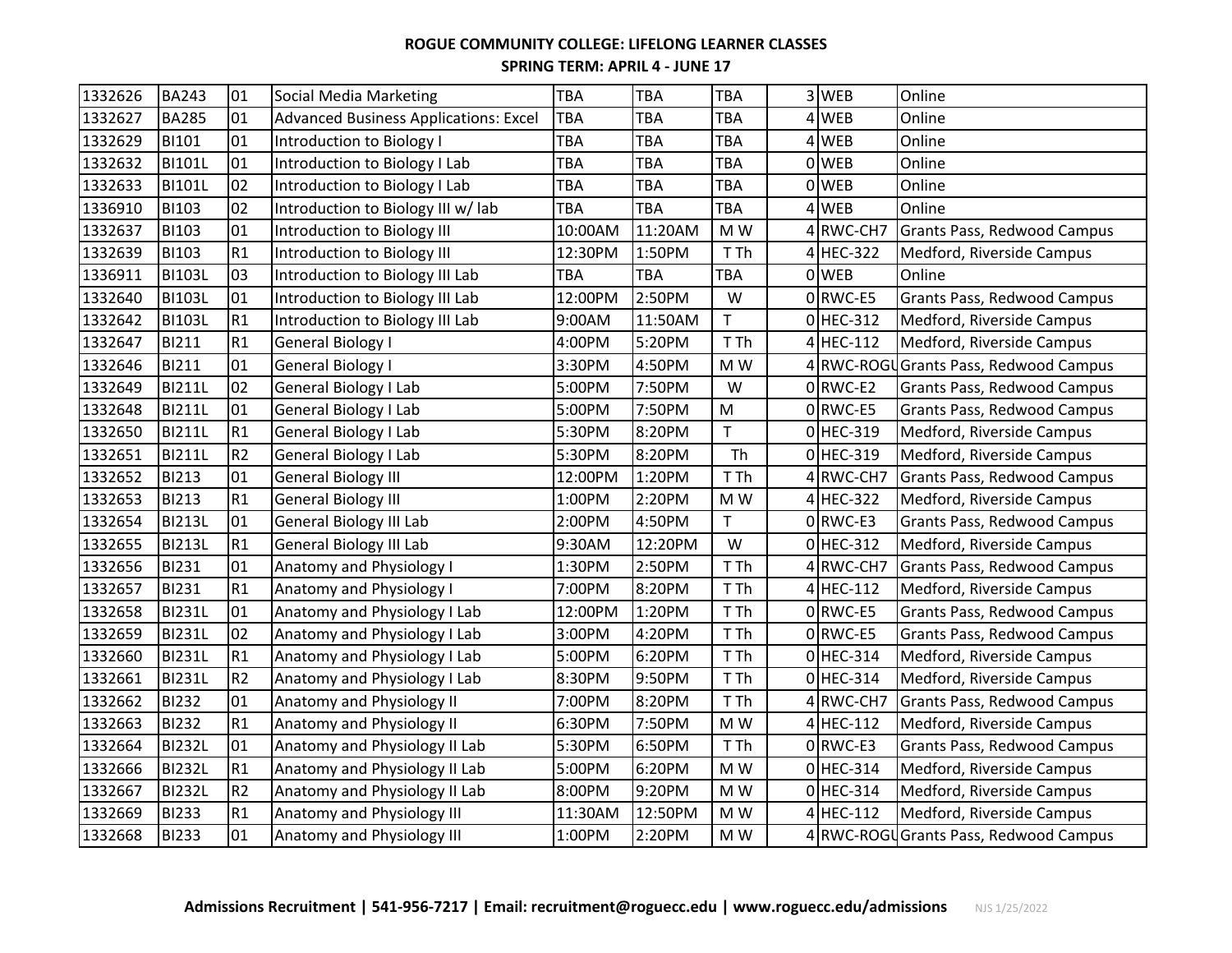| 1332670 | <b>BI233L</b> | 01             | Anatomy and Physiology III Lab                  | 11:00AM    | 12:20PM    | M W          |                | $0$ RWC-E3            | Grants Pass, Redwood Campus |
|---------|---------------|----------------|-------------------------------------------------|------------|------------|--------------|----------------|-----------------------|-----------------------------|
| 1332671 | <b>BI233L</b> | R1             | Anatomy and Physiology III Lab                  | 10:00AM    | 11:20AM    | M W          |                | $0$ HEC-314           | Medford, Riverside Campus   |
| 1332672 | <b>BI233L</b> | R <sub>2</sub> | Anatomy and Physiology III Lab                  | 1:30PM     | 2:50PM     | M W          |                | $0$ HEC-314           | Medford, Riverside Campus   |
| 1332673 | <b>BI234</b>  | R1             | Microbiology                                    | 11:00AM    | 12:20PM    | T Th         |                | 4 HEC-112             | Medford, Riverside Campus   |
| 1332674 | <b>BI234L</b> | R1             | Microbiology Lab                                | 9:00AM     | 10:50AM    | T            |                | $0$ HEC-314           | Medford, Riverside Campus   |
| 1332675 | <b>BI234L</b> | R <sub>2</sub> | Microbiology Lab                                | 1:00PM     | 2:50PM     | $\mathsf{T}$ |                | 0 HEC-314             | Medford, Riverside Campus   |
| 1332685 | CG100         | 02             | <b>College Success and Survival</b>             | TBA        | <b>TBA</b> | TBA          |                | $2$ WEB               | Online                      |
| 1332688 | CG100         | R <sub>2</sub> | <b>College Success and Survival</b>             | TBA        | <b>TBA</b> | TBA          | $\overline{2}$ | <b>WEB</b>            | Online                      |
| 1332684 | CG100         | 01             | <b>College Success and Survival</b>             | 3:00PM     | 4:50PM     | $\mathsf{T}$ |                | $2$ <sub>RWC-G3</sub> | Grants Pass, Redwood Campus |
| 1332687 | CG100         | R1             | <b>College Success and Survival</b>             | 10:00AM    | 11:50AM    | F            |                | 2 HEC-205             | Medford, Riverside Campus   |
| 1332698 | CG155         | R1             | <b>Exploring Careers in Health Care</b>         | TBA        | <b>TBA</b> | TBA          |                | 3 WEB                 | Online                      |
| 1336826 | CHEM10401     |                | Introductory Chemistry w/ lab and Recit 11:00AM |            | 12:20PM    | T Th         |                | $5$ RWC-G2            | Grants Pass, Redwood Campus |
| 1332701 | CHEM104R1     |                | <b>Introductory Chemistry</b>                   | 5:00PM     | 6:20PM     | T Th         |                | 5 HEC-322             | Medford, Riverside Campus   |
| 1336827 | CHEM10401     |                | Introductory Chemistry Lab                      | 1:00PM     | 3:50PM     | Th           |                | $0$ RWC-E1            | Grants Pass, Redwood Campus |
| 1332702 | CHEM104R1     |                | Introductory Chemistry Lab                      | 7:00PM     | 9:50PM     | T            |                | $0$ HEC-312           | Medford, Riverside Campus   |
| 1336828 | CHEM10401     |                | Introductory Chemistry Recitation               | 12:30PM    | 1:20PM     | $\mathsf{T}$ |                | $0$ RWC-G2            | Grants Pass, Redwood Campus |
| 1332704 | CHEM104R1     |                | Introductory Chemistry Recitation               | 4:00PM     | 4:50PM     | Th           |                | 0 HEC-322             | Medford, Riverside Campus   |
| 1332705 | CHEM10601     |                | <b>Introductory Biochemistry</b>                | <b>TBA</b> | <b>TBA</b> | TBA          |                | 4 WEB                 | Online                      |
| 1336912 | CHEM106R1     |                | Introductory Biochemistry w/ Lab                | TBA        | <b>TBA</b> | TBA          |                | $4$ WEB               | Online                      |
| 1332706 | CHEM10601     |                | Introductory Biochemistry Lab                   | 5:30PM     | 8:30PM     | W            |                | $0$ RWC-E1            | Grants Pass, Redwood Campus |
| 1336902 | CHEM106R1     |                | Introductory Biochemistry Lab                   | 2:30PM     | 5:20PM     | W            |                | $0$ HEC-312           | Medford, Riverside Campus   |
| 1336916 | CHEM22302     |                | General Chemistry III w/ lab                    | TBA        | TBA        | TBA          |                | 5 WEB                 | Online                      |
| 1332707 | CHEM22301     |                | <b>General Chemistry III</b>                    | 11:00AM    | 12:20PM    | T Th         |                | 5 RWC-E6              | Grants Pass, Redwood Campus |
| 1332708 | CHEM223R1     |                | <b>General Chemistry III</b>                    | 9:30AM     | 10:50AM    | T Th         |                | $5$ HEC-322           | Medford, Riverside Campus   |
| 1336915 | CHEM22303     |                | <b>General Chemistry III Lab</b>                | TBA        | <b>TBA</b> | TBA          |                | 0 WEB                 | Online                      |
| 1332709 | CHEM22301     |                | General Chemistry III Lab                       | 1:00PM     | 3:50PM     | $\mathsf{T}$ |                | 0RWC-E1               | Grants Pass, Redwood Campus |
| 1332711 | CHEM223R1     |                | General Chemistry III Lab                       | 1:00PM     | 3:50PM     | Th           |                | 0 HEC-312             | Medford, Riverside Campus   |
| 1336914 | CHEM22302     |                | <b>General Chemistry III Recitation</b>         | <b>TBA</b> | <b>TBA</b> | TBA          |                | 0 WEB                 | Online                      |
| 1332712 | CHEM22301     |                | <b>General Chemistry III Recitation</b>         | 10:00AM    | 10:50AM    | $\mathsf T$  |                | $0$ RWC-E6            | Grants Pass, Redwood Campus |
| 1332713 | CHEM223R1     |                | <b>General Chemistry III Recitation</b>         | 11:00AM    | 11:50AM    | T.           |                | $0$ HEC-322           | Medford, Riverside Campus   |
| 1336550 | CJ110         | R1             | Introduction to Law Enforcement                 | TBA        | <b>TBA</b> | TBA          |                | 4 WEB                 | Online                      |
| 1332737 | CJ130         | R1             | <b>Introduction to Corrections</b>              | TBA        | TBA        | TBA          |                | 4 WEB                 | Online                      |
| 1332740 | CJ200         | R1             | Introduction to Criminology                     | TBA        | <b>TBA</b> | TBA          |                | 4 WEB                 | Online                      |
| 1332744 | CJ243         | 01             | Drugs, Crime and Addiction                      | 3:00PM     | 4:50PM     | M W          |                | 4 HEC-227             | Medford, Riverside Campus   |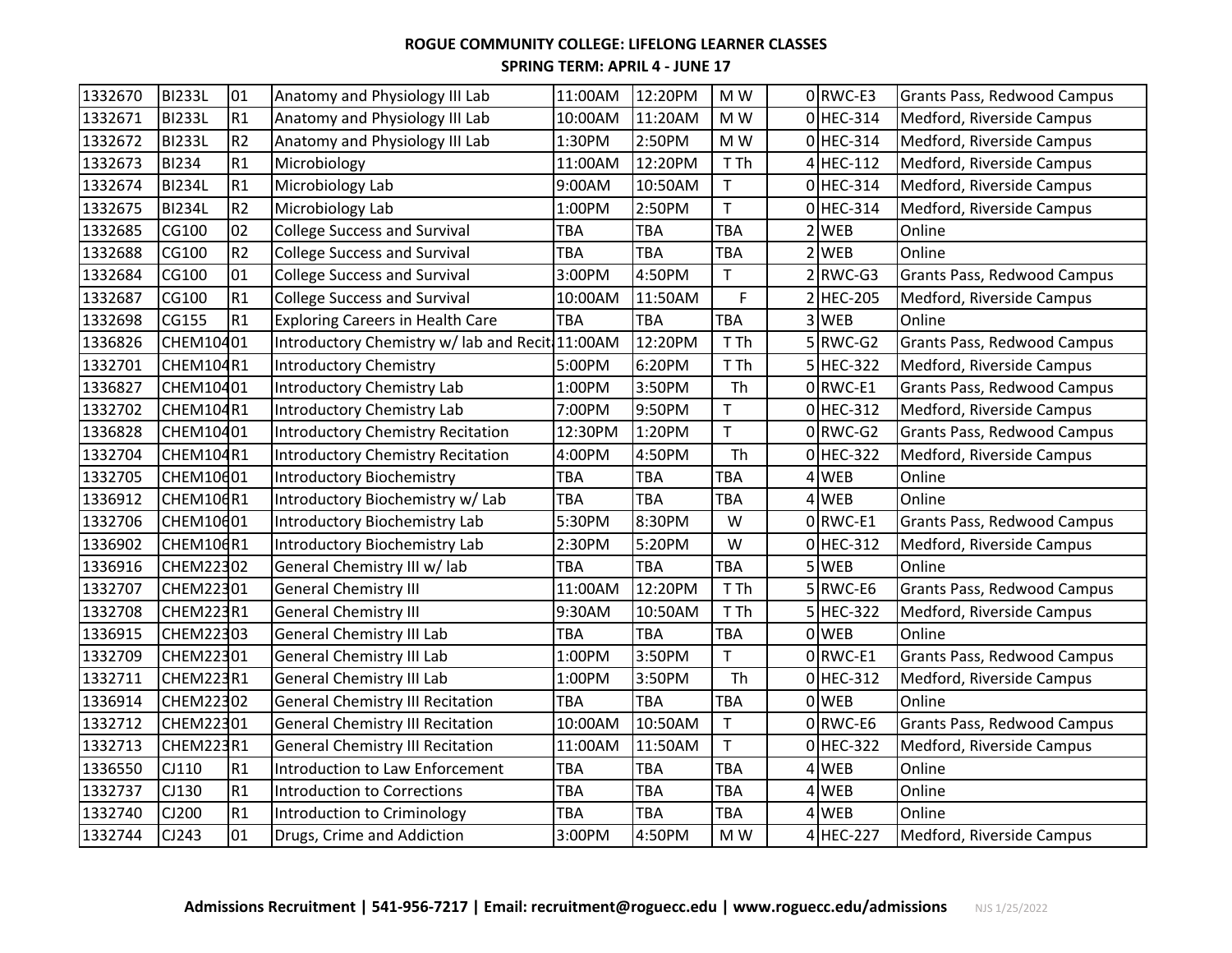| 1332747 | COMM1001         |                | <b>Basic Communication</b>                        | <b>TBA</b> | <b>TBA</b> | TBA          |   | 3 WEB        | Online                                 |
|---------|------------------|----------------|---------------------------------------------------|------------|------------|--------------|---|--------------|----------------------------------------|
| 1332748 | COMM1002         |                | <b>Basic Communication</b>                        | <b>TBA</b> | <b>TBA</b> | TBA          |   | 3 WEB        | Online                                 |
| 1332752 | COMM1103         |                | <b>Fundamentals of Public Speaking</b>            | 10:00AM    | 11:50AM    | T Th         |   | $4$ ZOOM     | Online                                 |
| 1332753 | COMM1104         |                | <b>Fundamentals of Public Speaking</b>            | 1:00PM     | 2:50PM     | T Th         |   | 4 ZOOM       | Online                                 |
| 1332750 | COMM1101         |                | <b>Fundamentals of Public Speaking</b>            | 10:00AM    | 11:50AM    | M W          |   | 4 HEC-121    | Medford, Riverside Campus              |
| 1333389 | COMM11R1         |                | <b>Fundamentals of Public Speaking</b>            | 1:00PM     | 2:50PM     | M W          |   | 4 HEC-222    | Medford, Riverside Campus              |
| 1333388 | COMM1101         |                | Introduction to Intercultural Communica 10:00AM   |            | 11:50AM    | $\mathsf{T}$ |   |              | 4 RWC-CH9A Grants Pass, Redwood Campus |
| 1333390 | COMM20R1         |                | Media and Society                                 | 10:00AM    | 11:50AM    | M W          |   | 4 HEC-222    | Medford, Riverside Campus              |
| 1332754 | COMM2101         |                | Interpersonal Communication                       | <b>TBA</b> | <b>TBA</b> | TBA          |   | 4 WEB        | Online                                 |
| 1332755 | COMM2102         |                | Interpersonal Communication                       | TBA        | <b>TBA</b> | TBA          |   | 4 WEB        | Online                                 |
| 1337274 | COMM21R3         |                | <b>Interpersonal Communication</b>                | 1:00PM     | 2:50PM     | M W          |   | 4 HEC-121    | Medford, Riverside Campus              |
| 1333392 | COMM21R1         |                | Interpersonal Communication                       | 10:00AM    | 11:50AM    | T Th         |   | 4 HEC-222    | Medford, Riverside Campus              |
| 1333391 | COMM21R2         |                | Interpersonal Communication                       | 1:00PM     | 2:50PM     | T Th         |   | 4 HEC-222    | Medford, Riverside Campus              |
| 1332831 | ECON11501        |                | Introduction to Economics                         | <b>TBA</b> | <b>TBA</b> | TBA          |   | 3 WEB        | Online                                 |
| 1332834 | ECON20101        |                | Principles of Microeconomics                      | TBA        | <b>TBA</b> | TBA          |   | 4 WEB        | Online                                 |
| 1332835 | ECON20102        |                | Principles of Microeconomics                      | TBA        | <b>TBA</b> | TBA          | 4 | <b>WEB</b>   | Online                                 |
| 1332836 | ECON20201        |                | Principles of Macroeconomics                      | TBA        | <b>TBA</b> | TBA          |   | 4 WEB        | Online                                 |
| 1337299 | ED170            | R1             | <b>Introductory Practicum</b>                     | <b>TBA</b> | <b>TBA</b> | TBA          |   | $1$ TBA      | Medford, Riverside Campus              |
| 1332839 | ED170            | R <sub>2</sub> | <b>Introductory Practicum</b>                     | TBA        | <b>TBA</b> | TBA          |   | $2$ TBA      | Medford, Riverside Campus              |
| 1337222 | <b>ENG107</b>    | 01             | World Literature: Ancient to Classical            | <b>TBA</b> | <b>TBA</b> | TBA          |   | 4 WEB        | Online                                 |
| 1332874 | <b>ENG109</b>    | R1             | World Literature: Enlightenment to Mod 10:00AM    |            | 11:50AM    | T Th         |   | 4 HEC-225    | Medford, Riverside Campus              |
| 1337246 | <b>ENG206</b>    | R <sub>1</sub> | Survey of English Literature: Victorian to 1:00PM |            | 2:50PM     | M W          |   | 4 HEC-225    | Medford, Riverside Campus              |
| 1332879 | <b>ENGR212R1</b> |                | <b>Dynamics</b>                                   | 11:00AM    | 12:20PM    | T Th         |   | 3 HEC-305    | Medford, Riverside Campus              |
| 1332880 | <b>ENGR213R1</b> |                | <b>Strength of Materials</b>                      | 1:00PM     | 2:20PM     | T Th         |   | 3 HEC-305    | Medford, Riverside Campus              |
| 1332881 | <b>ENV111</b>    | R <sub>1</sub> | Introduction to Environmental Science             | 5:00PM     | 6:20PM     | T Th         |   | 3 HEC-227    | Medford, Riverside Campus              |
| 1336913 | G100             | 01             | <b>Fundamentals of Geology</b>                    | TBA        | <b>TBA</b> | TBA          |   | 3 WEB        | Online                                 |
| 1336832 | G103             | 01             | Introduction to Geology III (Historical) w 6:00PM |            | 8:50PM     | W            |   | $4$ RWC-E7   | Grants Pass, Redwood Campus            |
| 1332898 | GEOG120R1        |                | World Regional Geography                          | <b>TBA</b> | <b>TBA</b> | TBA          |   | 3 WEB        | Online                                 |
| 1332903 | <b>HE112</b>     | 01             | Emergency First Aid (4/15/22-4/22/22)             | 9:00AM     | 1:50PM     | F            |   | $1$ RWC-P2   | Grants Pass, Redwood Campus            |
| 1332905 | <b>HE112</b>     | R1             | Emergency First Aid (5/7/22-5/14/22)              | 9:00AM     | 1:50PM     | S            |   | $1$ TRC-A163 | White City, Table Rock Campus          |
| 1336752 | <b>HE145</b>     | R1             | Stress Management - Healthy Living (4/6:00PM      |            | 8:20PM     | W            |   | $1$ TRC-A163 | White City, Table Rock Campus          |
| 1332906 | <b>HE199</b>     | 50             | Special Studies: Health and Wellness IssuTBA      |            | <b>TBA</b> | TBA          |   | $2$ TBA      | Grants Pass, Redwood Campus            |
| 1332908 | <b>HE208</b>     | R1             | HIV and Infectious Diseases (5/4/22-5/26:00PM     |            | 8:20PM     | W            |   | 1TRC-A163    | White City, Table Rock Campus          |
| 1332909 | <b>HE250</b>     | 01             | Personal Health                                   | TBA        | TBA        | TBA          |   | 3 WEB        | Online                                 |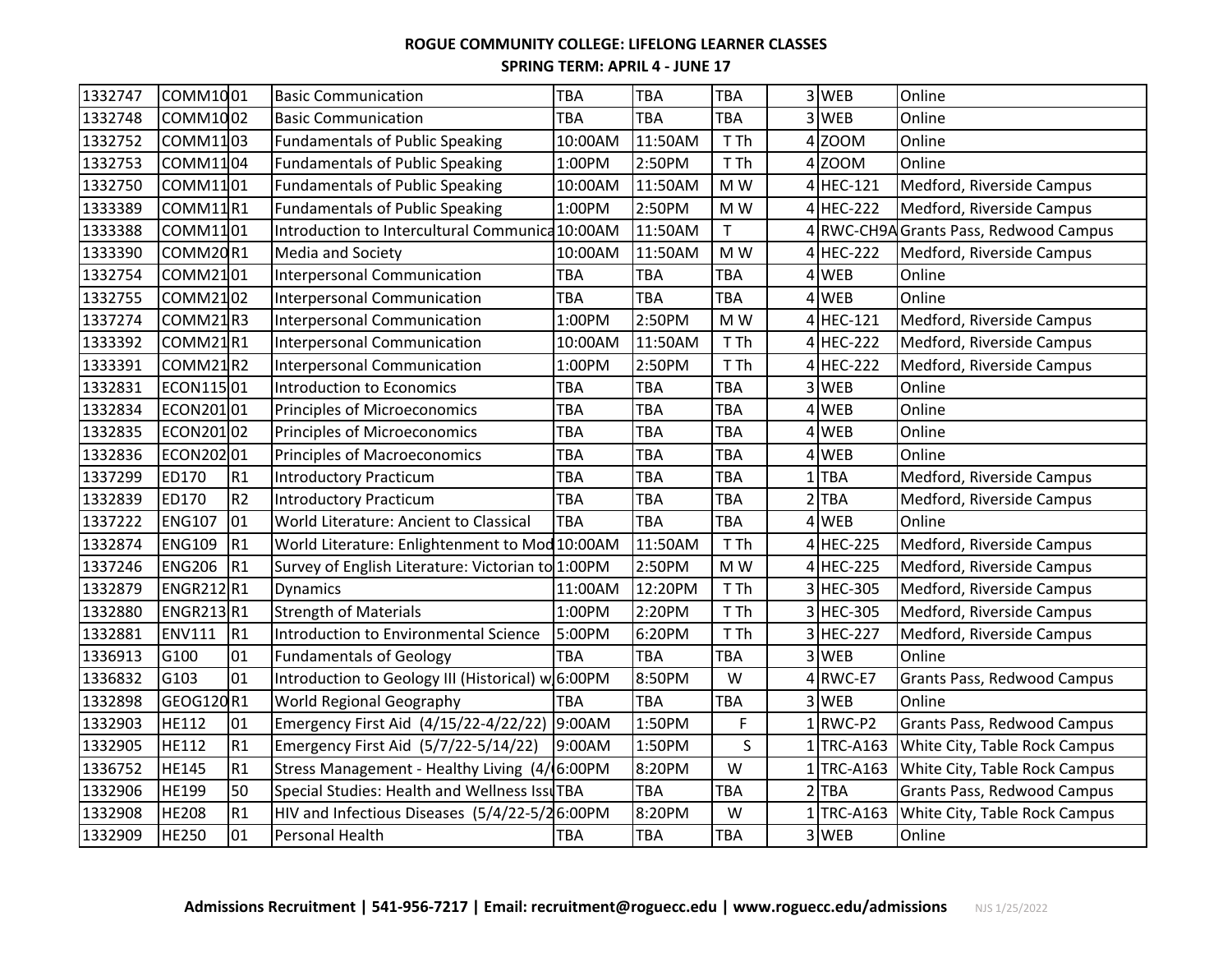| 1336753 | <b>HE250</b>  | R1              | Personal Health                                  | <b>TBA</b> | <b>TBA</b> | <b>TBA</b>  | 3WEB       | Online                                     |
|---------|---------------|-----------------|--------------------------------------------------|------------|------------|-------------|------------|--------------------------------------------|
| 1332911 | <b>HE252</b>  | 01              | First Aid/CPR (5/6/2022)                         | 9:00AM     | 3:30PM     | F           | 3RWC-P2    | Grants Pass, Redwood Campus                |
| 1332913 | <b>HE252</b>  | R1              | First Aid/CPR (4/29/2022)                        | 9:00AM     | 3:30PM     | F           | 3 TRC-A163 | White City, Table Rock Campus              |
| 1336754 | <b>HE252</b>  | R <sub>2</sub>  | First Aid/CPR                                    | 3:30PM     | 4:50PM     | M W         |            | 3 TRC-A163 White City, Table Rock Campus   |
| 1332914 | <b>HE253</b>  | 01              | Wilderness First Aid                             | 10:00AM    | 12:50PM    | Th          |            | 3 ZOOM/AW Grants Pass, Redwood Campus      |
| 1332915 | <b>HE259</b>  | R1              | Care and Prevention of Athletic Injury           | 5:30PM     | 6:50PM     | M W         |            | 3 TRC-A124   White City, Table Rock Campus |
| 1332916 | <b>HE261</b>  | 01              | CPR/Basic Life Support Provider (4/16/29:00AM    |            | 1:50PM     | S           | $1$ RWC-P2 | Grants Pass, Redwood Campus                |
| 1332918 | <b>HE261</b>  | R1              | CPR/Basic Life Support Provider (5/6/229:00AM    |            | 1:50PM     | F           | 1TRC-A163  | White City, Table Rock Campus              |
| 1332919 | <b>HPE295</b> | 01              | Health and Fitness for Life                      | 8:30AM     | 9:50AM     | T Th        | 3RWC-P2    | Grants Pass, Redwood Campus                |
| 1332920 | <b>HPE295</b> | R1              | Health and Fitness for Life                      | 1:00PM     | 2:20PM     | T Th        | 3 TRC-A163 | White City, Table Rock Campus              |
| 1332922 | <b>HS158</b>  | R1              | Trauma-informed Care: Theory & Practic 9:00AM    |            | 11:50AM    | F           | 3 HEC-320  | Medford, Riverside Campus                  |
| 1337158 | <b>HST104</b> | 02              | World Civilizations: Prehistory - Middle ATBA    |            | <b>TBA</b> | TBA         | 4 WEB      | Online                                     |
| 1332926 | <b>HST104</b> | 01              | World Civilizations: Prehistory - Middle 41:00PM |            | 2:50PM     | M W         | 4 ZOOM     | Online                                     |
| 1337267 | <b>HST105</b> | H1              | World Civilizations: Byzantium - Present TBA     |            | <b>TBA</b> | TBA         | $4$ UHS    | <b>OTHER</b>                               |
| 1337279 | <b>HST201</b> | 01              | U.S. History through Reconstruction              | 1:00PM     | 2:50PM     | T Th        | 4 ZOOM     | Online                                     |
| 1332932 | <b>HST201</b> | R1              | U.S. History through Reconstruction              | 1:00PM     | 2:50PM     | T Th        | 4 HEC-216  | Medford, Riverside Campus                  |
| 1337220 | <b>HUM215</b> | 01              | Native American Arts/Cultures (Eskimo/           | 1:00PM     | 2:50PM     | M W         | 4 RWC-CH7  | Grants Pass, Redwood Campus                |
| 1332963 | LIB127        | 01              | Introduction to Academic Research                | <b>TBA</b> | <b>TBA</b> | TBA         | $1$ WEB    | Online                                     |
| 1332964 | LIB127        | 02              | Introduction to Academic Research                | <b>TBA</b> | TBA        | TBA         | $1$ WEB    | Online                                     |
| 1332965 | LIB127        | 03              | Introduction to Academic Research                | <b>TBA</b> | TBA        | <b>TBA</b>  | 1WEB       | Online                                     |
| 1332966 | <b>LIB127</b> | 04              | Introduction to Academic Research                | <b>TBA</b> | <b>TBA</b> | TBA         | $1$ WEB    | Online                                     |
| 1332967 | <b>LIB127</b> | 05              | Introduction to Academic Research                | <b>TBA</b> | TBA        | TBA         | $1$ WEB    | Online                                     |
| 1332968 | <b>LIB127</b> | 06              | Introduction to Academic Research                | <b>TBA</b> | <b>TBA</b> | TBA         | 1WEB       | Online                                     |
| 1332969 | LIB127        | 07              | Introduction to Academic Research                | <b>TBA</b> | <b>TBA</b> | TBA         | $1$ WEB    | Online                                     |
| 1332970 | <b>LIB127</b> | 08              | Introduction to Academic Research                | <b>TBA</b> | <b>TBA</b> | TBA         | $1$ WEB    | Online                                     |
| 1333076 | <b>MTH105</b> | R1              | Introduction to Contemporary Math                | 12:00PM    | 12:50PM    | <b>MTWT</b> | 4 HEC-211  | Medford, Riverside Campus                  |
| 1333078 | <b>MTH111</b> | 02              | College Algebra                                  | <b>TBA</b> | <b>TBA</b> | TBA         | $4$ WEB    | Online                                     |
| 1333077 | <b>MTH111</b> | 01              | College Algebra                                  | 12:00PM    | 1:50PM     | T Th        | 4 ZOOM     | Online                                     |
| 1333082 | <b>MTH111</b> | R <sub>2</sub>  | College Algebra                                  | 9:00AM     | 9:50AM     | <b>MTWT</b> | $4$ ZOOM   | Online                                     |
| 1337247 | <b>MTH111</b> | lo <sub>3</sub> | College Algebra                                  | 9:00AM     | 9:50AM     | <b>MTWT</b> | $4$ RWC-J1 | Grants Pass, Redwood Campus                |
| 1333081 | <b>MTH111</b> | R <sub>1</sub>  | College Algebra                                  | 11:00AM    | 11:50AM    | <b>MTWT</b> | 4 HEC-211  | Medford, Riverside Campus                  |
| 1333083 | <b>MTH112</b> | 01              | <b>Elementary Functions</b>                      | TBA        | TBA        | TBA         | 4 WEB      | Online                                     |
| 1333090 | <b>MTH112</b> | R <sub>1</sub>  | <b>Elementary Functions</b>                      | <b>TBA</b> | <b>TBA</b> | TBA         | 4 WEB      | Online                                     |
| 1333091 | MTH112 R2     |                 | <b>Elementary Functions</b>                      | 10:00AM    | 10:50AM    | <b>MTWT</b> | 4 ZOOM     | Online                                     |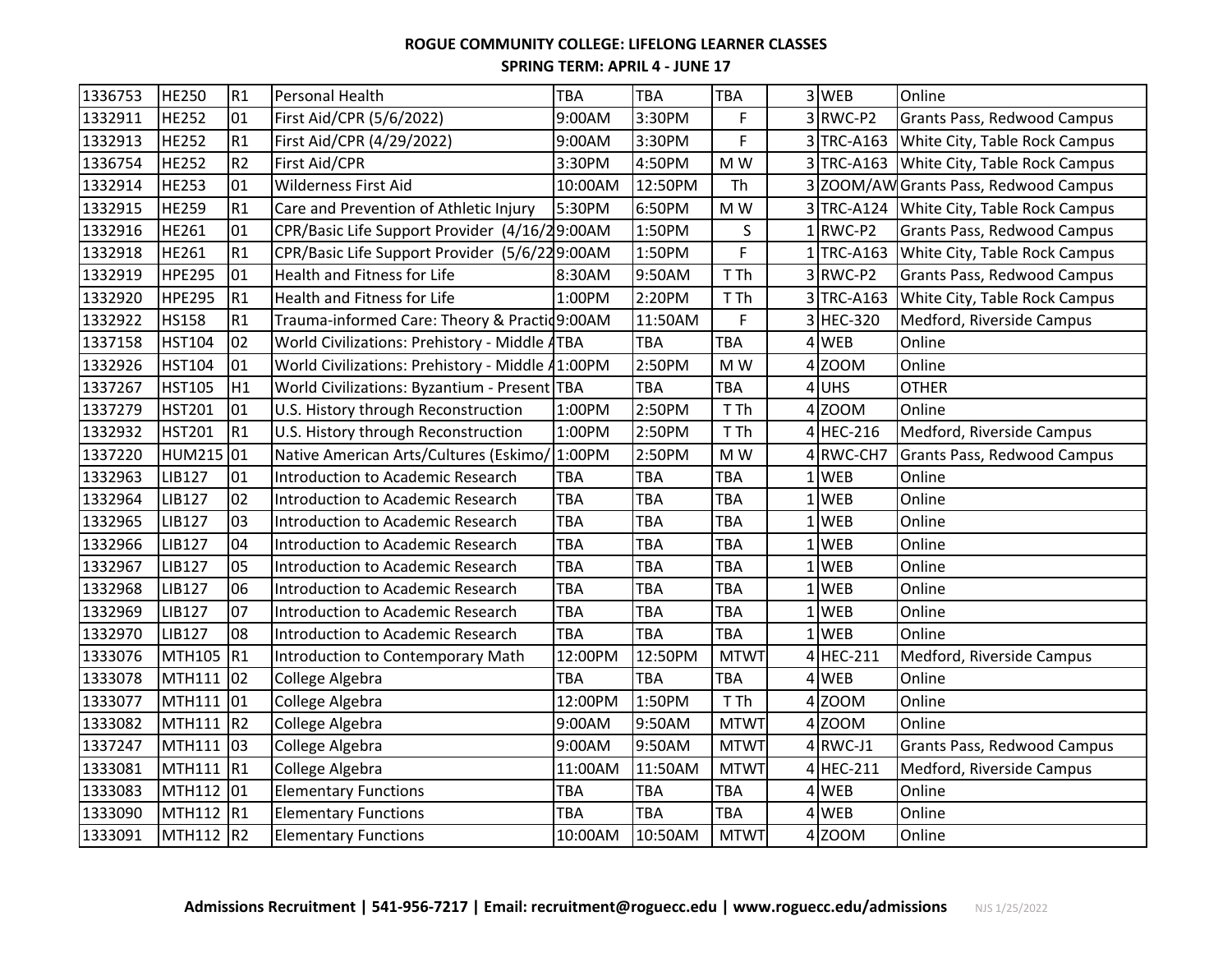| 1333097 | MTH213 R1          |                | Fundamentals of Elementary Math III         | 2:00PM  | 3:20PM     | <b>MTWT</b>  | 5 ZOOM                 | Online                                 |
|---------|--------------------|----------------|---------------------------------------------|---------|------------|--------------|------------------------|----------------------------------------|
| 1337004 | MTH243 03          |                | <b>Probability and Statistics</b>           | TBA     | TBA        | TBA          | 4 WEB                  | Online                                 |
| 1337002 | MTH243 05          |                | Probability and Statistics w/ lab           | TBA     | <b>TBA</b> | TBA          | $4$ WEB                | Online                                 |
| 1333099 | MTH243 02          |                | <b>Probability and Statistics</b>           | 5:30PM  | 7:50PM     | T Th         | 4 ZOOM                 | Online                                 |
| 1333098 | MTH243 01          |                | <b>Probability and Statistics</b>           | 10:00AM | 10:50AM    | <b>MTW</b>   | 4 RWC-CH5              | Grants Pass, Redwood Campus            |
| 1333100 | MTH243 R1          |                | <b>Probability and Statistics</b>           | 9:00AM  | 9:50AM     | <b>MTW</b>   | $4$ RVC-B16            | Medford, Riverside Campus              |
| 1333103 | MTH243 R4          |                | <b>Probability and Statistics</b>           | 5:30PM  | 7:50PM     | M W          | 4 RVC-B16              | Medford, Riverside Campus              |
| 1333101 | MTH <sub>243</sub> | R <sub>2</sub> | <b>Probability and Statistics</b>           | 11:00AM | 12:20PM    | <b>MTWT</b>  | $4$ <sub>RVC-B17</sub> | Medford, Riverside Campus              |
| 1333102 | MTH243 R3          |                | <b>Probability and Statistics</b>           | 12:00PM | 12:50PM    | <b>MTW</b>   | $4$ <sub>RVC-B18</sub> | Medford, Riverside Campus              |
| 1337001 | MTH243R01          |                | Corequisite Support for MTH243              | 11:00AM | 11:50AM    | M W          | $1$ RWC-CH5            | Grants Pass, Redwood Campus            |
| 1336999 | MTH243RR1          |                | Corequisite Support for MTH243              | 10:00AM | 10:50AM    | M W          | $1$ RVC-B16            | Medford, Riverside Campus              |
| 1337000 | MTH243RR2          |                | Corequisite Support for MTH243              | 1:00PM  | 1:50PM     | M W          | $1$ RVC-B18            | Medford, Riverside Campus              |
| 1337089 | MTH252 R1          |                | Calculus II Integral w/ lab                 | TBA     | <b>TBA</b> | TBA          | 5 WEB                  | Online                                 |
| 1337005 | MTH253 02          |                | Calculus III                                | TBA     | <b>TBA</b> | TBA          | 5 WEB                  | Online                                 |
| 1333106 | MTH253 01          |                | Calculus III                                | 8:30AM  | 9:50AM     | <b>MTWT</b>  | 5 ZOOM                 | Online                                 |
| 1337090 | MTH261 R1          |                | Linear Algebra w/ lab                       | 10:00AM | 11:20AM    | <b>MTWT</b>  | 5 ZOOM                 | Online                                 |
| 1333138 | MUS108 01          |                | Music in World Cultures                     | TBA     | <b>TBA</b> | TBA          | $4$ WEB                | Online                                 |
| 1337189 | <b>MUS112</b>      | 01             | Music Theory II                             | TBA     | <b>TBA</b> | TBA          | 4 WEB                  | Online                                 |
| 1336919 | MUS112 R1          |                | <b>Music Theory II</b>                      | 10:00AM | 11:50AM    | T Th         | 4 HEC-124              | Medford, Riverside Campus              |
| 1337202 | MUS115 01          |                | <b>Aural Skills II</b>                      | TBA     | <b>TBA</b> | TBA          | $1$ WEB                | Online                                 |
| 1337203 | MUS115 R1          |                | Aural Skills II                             | 12:00PM | 12:50PM    | T Th         | 1 HEC-124              | Medford, Riverside Campus              |
| 1337209 | MUS131 R2          |                | Class Piano I                               | 6:00PM  | 7:50PM     | W            | 2 HEC-124              | Medford, Riverside Campus              |
| 1337217 | <b>MUS137</b>      | R1             | <b>Group Guitar: Beginning</b>              | 6:00PM  | 7:50PM     | $\mathsf{T}$ | 2 HEC-124              | Medford, Riverside Campus              |
| 1337199 | <b>MUS137</b>      | 01             | <b>Group Guitar: Beginning</b>              | 6:00PM  | 7:50PM     | W            | $2$ RWC-J1             | Grants Pass, Redwood Campus            |
| 1337210 | MUS138 R1          |                | Group Guitar: Intermediate                  | 6:00PM  | 7:50PM     | $\mathsf{T}$ | 2 HEC-124              | Medford, Riverside Campus              |
| 1337216 | MUS138 01          |                | Group Guitar: Intermediate                  | 6:00PM  | 7:50PM     | W            | $2$ RWC-J1             | Grants Pass, Redwood Campus            |
| 1337208 | MUS158 R1          |                | <b>Chamber Music Ensemble</b>               | 6:00PM  | 7:50PM     | Th           | 1 HEC-124              | Medford, Riverside Campus              |
| 1337286 | MUS158 01          |                | <b>Chamber Music Ensemble</b>               | 6:00PM  | 7:50PM     | T            |                        | 1 RWC-ROGU Grants Pass, Redwood Campus |
| 1333140 | <b>MUS201</b>      | R1             | Exploring Music: Introduction to Music HTBA |         | <b>TBA</b> | TBA          | $4$ WEB                | Online                                 |
| 1337198 | MUS201 R2          |                | Exploring Music: Introduction to Music HTBA |         | <b>TBA</b> | TBA          | 4 WEB                  | Online                                 |
| 1337192 | MUS207 01          |                | Songwriting                                 | 3:00PM  | 5:50PM     | M W          | 3Z00M                  | Online                                 |
| 1337191 | <b>MUS207</b>      | R1             | Songwriting                                 | 3:00PM  | 5:50PM     | M W          | 3 HEC-124              | Medford, Riverside Campus              |
| 1333142 | NFM225 01          |                | Nutrition                                   | TBA     | <b>TBA</b> | TBA          | 4 WEB                  | Online                                 |
| 1333143 | NFM225 02          |                | Nutrition                                   | TBA     | <b>TBA</b> | TBA          | 4 WEB                  | Online                                 |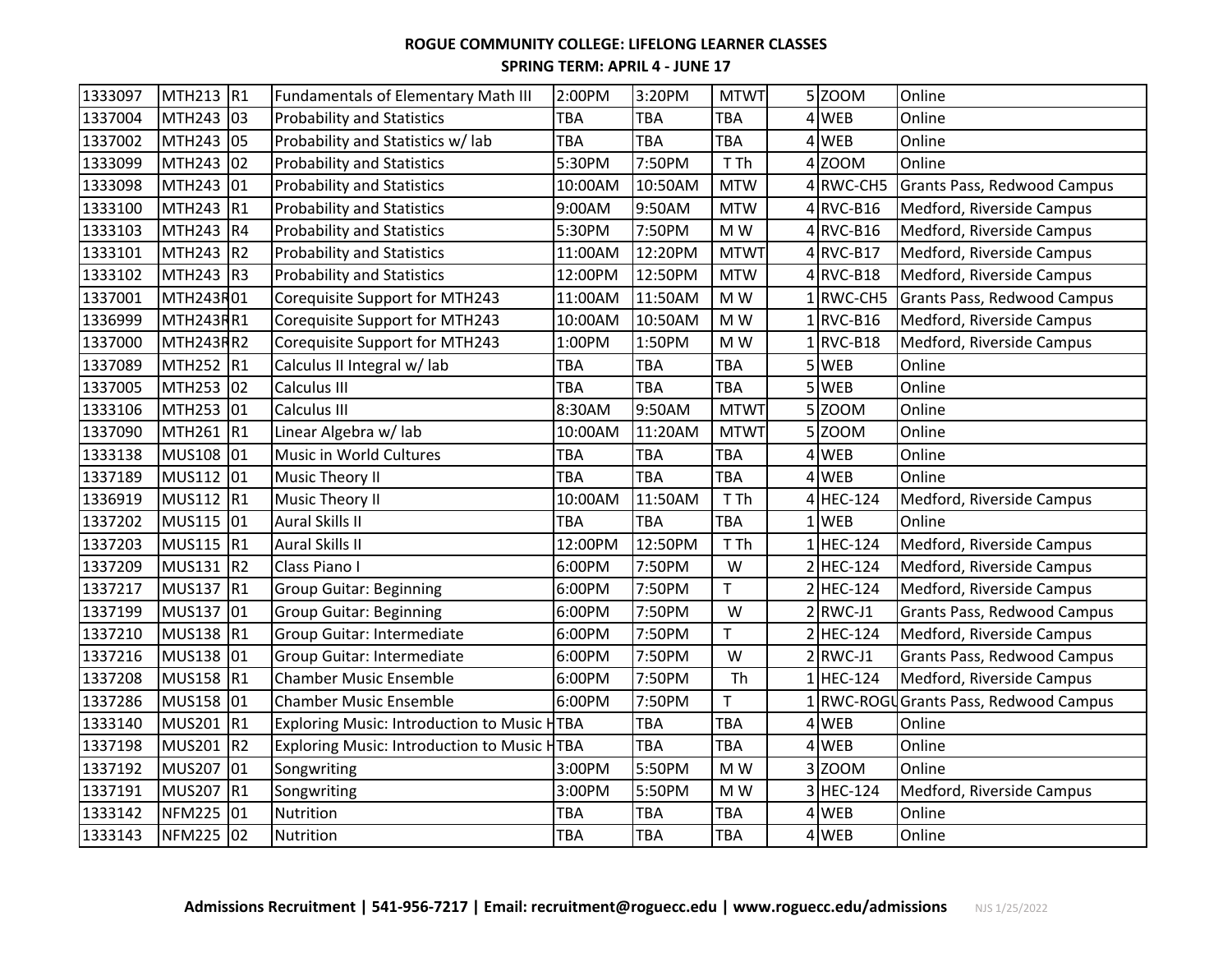| 1333146 | <b>NRS112</b>     | R <sub>1</sub> | Foundations of Nursing in Acute Care I          | 9:00AM     | 11:00AM    | Th                |   |                       | 2 TRC-C268 White City, Table Rock Campus |
|---------|-------------------|----------------|-------------------------------------------------|------------|------------|-------------------|---|-----------------------|------------------------------------------|
| 1333147 | NRS112C R1        |                | Foundations of Nursing in Acute Care I L 6:00AM |            | 3:00PM     | MT                | 4 | <b>TBA</b>            | White City, Table Rock Campus            |
| 1333148 | <b>NRS115</b>     | R <sub>1</sub> | LPN Transition to OCNE                          | 11:00AM    | 1:00PM     | <b>ThF</b>        |   | $2$ TRC-C268          | White City, Table Rock Campus            |
| 1333149 | NRS115C R1        |                | LPN Transition to OCNE Clinical                 | <b>TBA</b> | <b>TBA</b> | TBA               |   | 4TBA                  | White City, Table Rock Campus            |
| 1333150 | <b>NRS224</b>     | R <sub>1</sub> | Integrative Practicum I                         | 10:00AM    | 12:00PM    | F                 |   | <b>TRC-C220</b>       | White City, Table Rock Campus            |
| 1333151 | NRS224C R1        |                | Integrative Practicum I Clinical                | <b>TBA</b> | <b>TBA</b> | TBA               |   | <b>TBA</b>            | White City, Table Rock Campus            |
| 1333152 | <b>NRS231</b>     | R1             | <b>Clinical Pharmacology II</b>                 | 9:00AM     | 10:30AM    | F                 |   | 3TRC-C268             | White City, Table Rock Campus            |
| 1333153 | <b>NRS233</b>     | R1             | Pathophysiological Processes II                 | 9:00AM     | 10:30AM    | Th                |   | 3TRC-C268             | White City, Table Rock Campus            |
| 1333154 | <b>OAL223</b>     | 01             | <b>Wilderness Navigation</b>                    | 1:00PM     | 3:50PM     | F                 |   | $2$ <sub>RWC-G3</sub> | Grants Pass, Redwood Campus              |
| 1333155 | PE185BAF01        |                | Backpacking                                     | <b>TBA</b> | <b>TBA</b> | UT FS             |   | $1$ TBA               | <b>OTHER</b>                             |
| 1333156 | PE185BAIR1        |                | Backpacking                                     | TBA        | <b>TBA</b> | UT FS             |   | $1$ TBA               | <b>OTHER</b>                             |
| 1336759 | PE185BP/01        |                | <b>Backpacking Adventure</b>                    | TBA        | <b>TBA</b> | <b>FS</b><br>U    | 1 | <b>TBA</b>            | Grants Pass, Redwood Campus              |
| 1336760 | PE185BPAR1        |                | <b>Backpacking Adventure</b>                    | <b>TBA</b> | <b>TBA</b> | <b>FS</b><br>U    |   | <b>TBA</b>            | <b>Grants Pass, Redwood Campus</b>       |
| 1333157 | PE185CA(01        |                | Core and Cardio                                 | 10:00AM    | 11:50AM    | M W               |   |                       | 1 RWC-GYM Grants Pass, Redwood Campus    |
| 1336756 | <b>PE185CID01</b> |                | Cycling Indoor                                  | 6:12PM     | 7:40PM     | T Th              |   | 1 YMCA                | <b>OTHER</b>                             |
| 1336757 | PE185LSV01        |                | Lap Swimming                                    | TBA        | <b>TBA</b> | TBA               |   | <b>YMCA</b>           | <b>OTHER</b>                             |
| 1333158 | <b>PE185PCV01</b> |                | Physical Conditioning - Weight Training         | <b>TBA</b> | <b>TBA</b> | <b>TBA</b>        |   | <b>WEB</b>            | Online                                   |
| 1333162 | <b>PE185RCF01</b> |                | <b>Beginning Rock Climbing</b>                  | 8:00AM     | 5:00PM     | F                 | 1 | <b>YMCA</b>           | <b>OTHER</b>                             |
| 1333163 | PE185RR\01        |                | Rafting the River                               | <b>TBA</b> | <b>TBA</b> | <b>FS</b><br>U    |   | $1$ TBA               | <b>OTHER</b>                             |
| 1333164 | PE185RR\R1        |                | Rafting the River                               | <b>TBA</b> | TBA        | <b>FS</b><br>U    |   | $1$ TBA               | <b>OTHER</b>                             |
| 1333165 | PE185WV01         |                | Women and Weights: Weight Control an 1:00PM     |            | 2:20PM     | T Th              |   |                       | RWC-GYM Grants Pass, Redwood Campus      |
| 1336761 | PE185WVR1         |                | Women and Weights: Weight Control an 3:30PM     |            | 4:50PM     | T Th              |   |                       | 1 TRC-A162 White City, Table Rock Campus |
| 1333167 | PE185YO(R1        |                | Yoga                                            | 10:30AM    | 11:50AM    | M W               |   |                       | 1 TRC-A162 White City, Table Rock Campus |
| 1333168 | PE185ZLG01        |                | Zip Line Guide Technical Skills                 | TBA        | <b>TBA</b> | $\sf S$<br>U      |   | 1 RV ZIPLINE OTHER    |                                          |
| 1333169 | PE185ZLGR1        |                | Zip Line Guide Technical Skills                 | <b>TBA</b> | <b>TBA</b> | $\mathsf{S}$<br>U |   | 1 RV ZIPLINE OTHER    |                                          |
| 1333173 | <b>PE280</b>      | 01             | <b>CWE/Physical Education</b>                   | TBA        | <b>TBA</b> | TBA               | 1 | <b>TBA</b>            | Grants Pass, Redwood Campus              |
| 1333174 | <b>PE280</b>      | 02             | <b>CWE/Physical Education</b>                   | TBA        | <b>TBA</b> | TBA               | 2 | <b>TBA</b>            | Grants Pass, Redwood Campus              |
| 1333175 | <b>PH203</b>      | 01             | <b>General Physics III</b>                      | 3:30PM     | 4:50PM     | M W               |   | $5 RWC-G1$            | Grants Pass, Redwood Campus              |
| 1336904 | <b>PH203</b>      | R1             | <b>General Physics III</b>                      | 3:30PM     | 4:50PM     | M W               |   | 5 HEC-112             | Medford, Riverside Campus                |
| 1336834 | <b>PH203L</b>     | 01             | <b>General Physics III Lab</b>                  | 11:00AM    | 1:50PM     | W                 |   | 0RWC-E7               | Grants Pass, Redwood Campus              |
| 1333176 | <b>PH203L</b>     | R1             | <b>General Physics III Lab</b>                  | 11:00AM    | 1:50PM     | W                 |   | 0 HEC-319             | Medford, Riverside Campus                |
| 1333178 | <b>PH203R</b>     | 01             | <b>General Physics III Recitation</b>           | 2:30PM     | 3:20PM     | W                 |   | $0$ RWC-G1            | <b>Grants Pass, Redwood Campus</b>       |
| 1333179 | <b>PH203R</b>     | R1             | <b>General Physics III Recitation</b>           | 2:30PM     | 3:20PM     | W                 |   | $0$ HEC-112           | Medford, Riverside Campus                |
| 1333180 | <b>PH213</b>      | 01             | <b>General Physics (Calculus Based) III</b>     | 3:30PM     | 4:50PM     | M W               |   | $5$ RWC-G1            | Grants Pass, Redwood Campus              |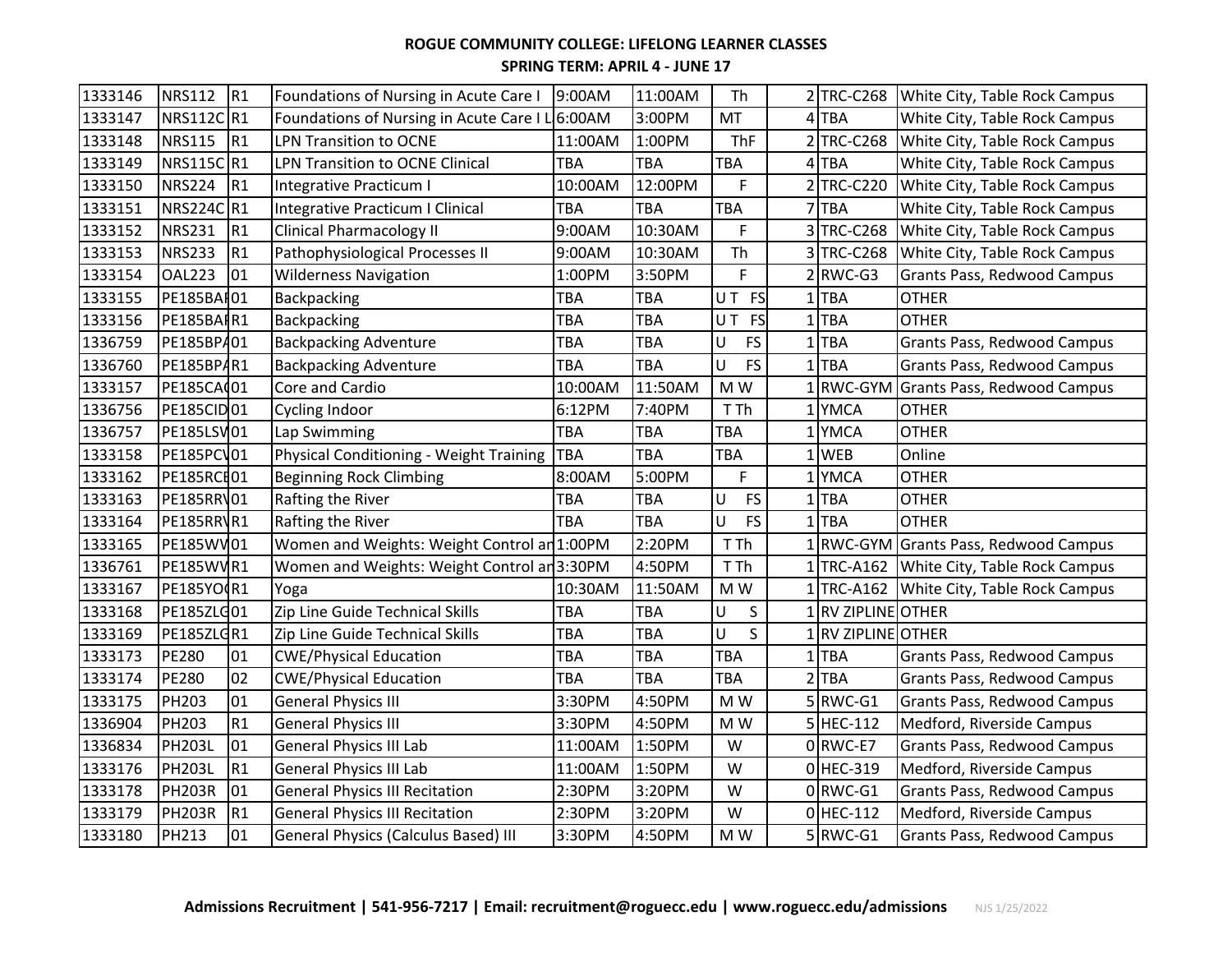| 1336903 | <b>PH213</b>  | R1             | <b>General Physics (Calculus Based) III</b>       | 3:30PM     | 4:50PM     | M W                      |   | 5 HEC-112             | Medford, Riverside Campus              |
|---------|---------------|----------------|---------------------------------------------------|------------|------------|--------------------------|---|-----------------------|----------------------------------------|
| 1336833 | <b>PH213L</b> | 01             | General Physics (Calculus Based) III Lab          | 11:00AM    | 1:50PM     | W                        |   | $0$ RWC-E7            | Grants Pass, Redwood Campus            |
| 1333181 | <b>PH213L</b> | R1             | General Physics (Calculus Based) III Lab 11:00AM  |            | 1:50PM     | W                        |   | $0$ HEC-319           | Medford, Riverside Campus              |
| 1333183 | <b>PH213R</b> | 01             | General Physics (Calculus Based) III Recit 2:30PM |            | 3:20PM     | W                        |   | $0$ <sub>RWC-G1</sub> | Grants Pass, Redwood Campus            |
| 1336905 | <b>PH213R</b> | R1             | General Physics (Calculus Based) III Recit 2:30PM |            | 3:20PM     | W                        |   | $0$ HEC-112           | Medford, Riverside Campus              |
| 1333184 | PHL103        | 01             | <b>Critical Reasoning</b>                         | 10:00AM    | 11:50AM    | W                        |   |                       | 4 RWC-CH9A Grants Pass, Redwood Campus |
| 1333189 | PS203         | 01             | U.S. Government III                               | <b>TBA</b> | <b>TBA</b> | TBA                      |   | 4 WEB                 | Online                                 |
| 1333190 | <b>PSY101</b> | R1             | Psychology of Human Relations                     | <b>TBA</b> | <b>TBA</b> | TBA                      |   | 3 WEB                 | Online                                 |
| 1333191 | PSY101        | R <sub>2</sub> | Psychology of Human Relations                     | TBA        | <b>TBA</b> | TBA                      |   | 3 WEB                 | Online                                 |
| 1333192 | <b>PSY101</b> | R <sub>3</sub> | Psychology of Human Relations                     | <b>TBA</b> | <b>TBA</b> | TBA                      |   | 3 WEB                 | Online                                 |
| 1333193 | <b>PSY101</b> | R <sub>4</sub> | Psychology of Human Relations                     | 1:00PM     | 2:20PM     | M W                      |   | 3 HEC-227             | Medford, Riverside Campus              |
| 1333194 | <b>PSY101</b> | R <sub>5</sub> | Psychology of Human Relations                     | 8:00AM     | 9:20AM     | M W                      |   | 3 HEC-320             | Medford, Riverside Campus              |
| 1333195 | <b>PSY101</b> | R <sub>6</sub> | Psychology of Human Relations                     | 1:00PM     | 2:20PM     | T Th                     |   | $3$ RWC-J2            | Grants Pass, Redwood Campus            |
| 1337159 | PSY101        | R7             | Psychology of Human Relations                     | 1:00PM     | 2:20PM     | M W                      |   | 3 TRC-C140            | White City, Table Rock Campus          |
| 1333196 | <b>PSY201</b> | 01             | General Psychology I                              | TBA        | <b>TBA</b> | TBA                      |   | 4 WEB                 | Online                                 |
| 1333197 | <b>PSY201</b> | 02             | General Psychology I                              | TBA        | <b>TBA</b> | TBA                      | 4 | <b>WEB</b>            | Online                                 |
| 1337161 | <b>PSY201</b> | 03             | General Psychology I                              | <b>TBA</b> | <b>TBA</b> | TBA                      |   | 4 WEB                 | Online                                 |
| 1333198 | <b>PSY201</b> | R1             | General Psychology I                              | 1:00PM     | 2:50PM     | T Th                     |   | 4 HEC-227             | Medford, Riverside Campus              |
| 1337160 | PSY201        | R <sub>3</sub> | General Psychology I                              | 10:00AM    | 11:50AM    | M W                      |   | 4 HEC-320             | Medford, Riverside Campus              |
| 1333199 | <b>PSY201</b> | R <sub>2</sub> | General Psychology I                              | 1:00PM     | 2:50PM     | $\mathsf{M}\ \mathsf{W}$ |   | $4$ RWC-J2            | Grants Pass, Redwood Campus            |
| 1333201 | <b>PSY202</b> | 01             | General Psychology II                             | <b>TBA</b> | <b>TBA</b> | TBA                      |   | 4 WEB                 | Online                                 |
| 1337162 | <b>PSY202</b> | 02             | General Psychology II                             | <b>TBA</b> | <b>TBA</b> | TBA                      |   | $4$ WEB               | Online                                 |
| 1333202 | <b>PSY202</b> | R1             | General Psychology II                             | 10:00AM    | 11:50AM    | T Th                     |   | $4$ RWC-J2            | Grants Pass, Redwood Campus            |
| 1333206 | <b>PSY215</b> | R <sub>2</sub> | Lifespan Human Development                        | <b>TBA</b> | <b>TBA</b> | TBA                      |   | 4 WEB                 | Online                                 |
| 1333205 | <b>PSY215</b> | R1             | Lifespan Human Development                        | 10:00AM    | 11:50AM    | T Th                     |   | 4 HEC-227             | Medford, Riverside Campus              |
| 1333207 | <b>PSY219</b> | R1             | Introduction to Abnormal Psychology               | TBA        | <b>TBA</b> | <b>TBA</b>               |   | 4 WEB                 | Online                                 |
| 1333208 | <b>PSY228</b> | R1             | Introduction to Positive Psychology               | TBA        | <b>TBA</b> | TBA                      |   | $4$ WEB               | Online                                 |
| 1333209 | <b>PSY231</b> | 01             | <b>Human Sexuality</b>                            | TBA        | <b>TBA</b> | TBA                      |   | 3 WEB                 | Online                                 |
| 1333213 | <b>REL243</b> | 01             | Nature, Religion and Ecology                      | TBA        | <b>TBA</b> | TBA                      |   | 4 WEB                 | Online                                 |
| 1333214 | SOC204        | 01             | Introduction to Sociology                         | TBA        | <b>TBA</b> | TBA                      |   | 4WEB                  | Online                                 |
| 1337280 | SOC204        | 02             | Introduction to Sociology                         | TBA        | <b>TBA</b> | TBA                      |   | 4 WEB                 | Online                                 |
| 1333217 | SOC204        | R1             | Introduction to Sociology                         | 1:00PM     | 2:50PM     | Th                       |   | 4 HEC-320             | Medford, Riverside Campus              |
| 1333221 | SOC213        | R <sub>1</sub> | Race and Ethnicity in the U.S.                    | 3:00PM     | 4:50PM     | T.                       |   | 4 ZOOM                | Online                                 |
| 1337164 | SOC228        | 01             | <b>Environment and Society</b>                    | 10:00AM    | 11:50AM    | T Th                     |   | 4 ZOOM                | Online                                 |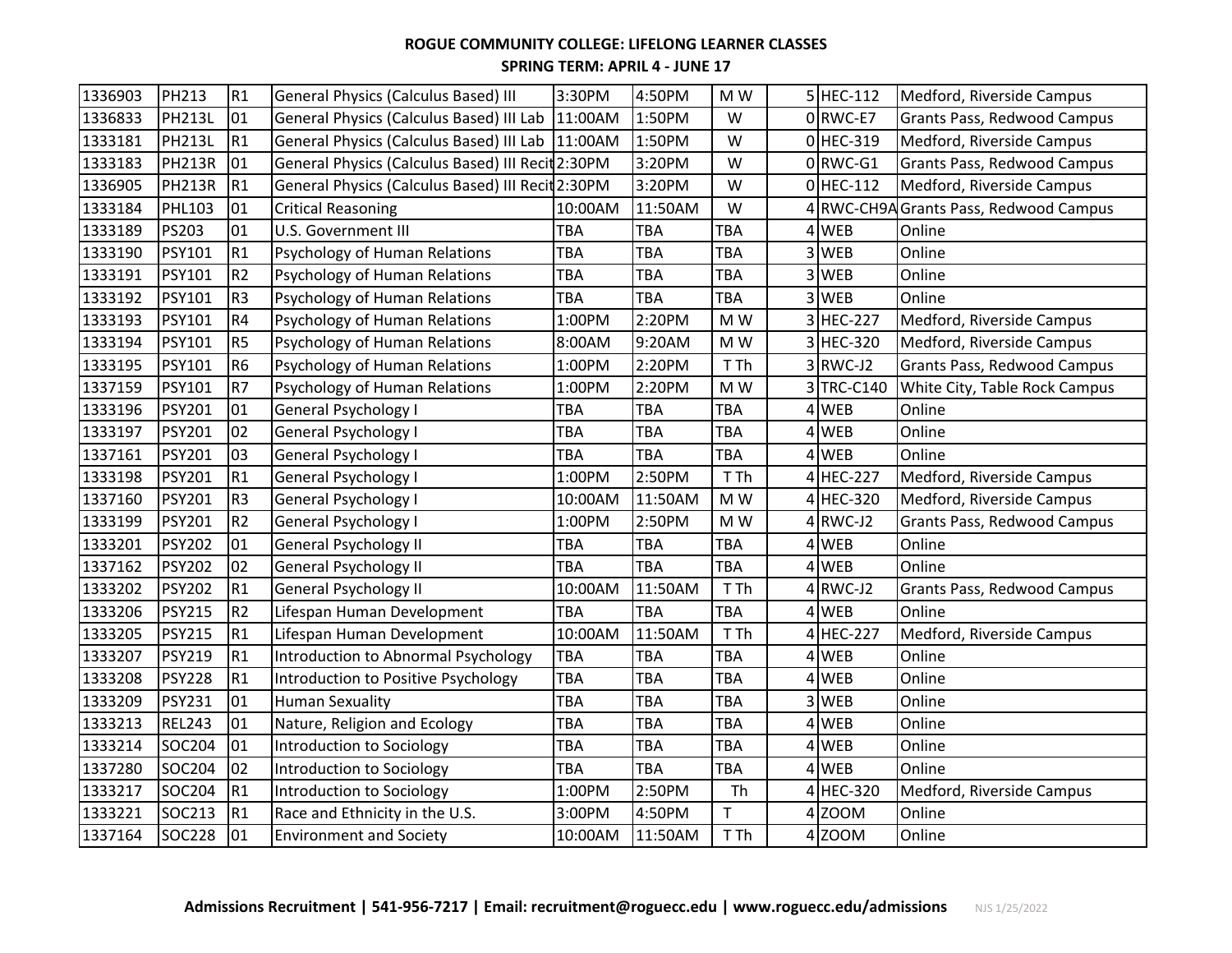| 1337163 | <b>SOC228</b> | 02             | <b>Environment and Society</b>            | 10:00AM    | 11:50AM    | T Th |   | 4 HEC-216  | Medford, Riverside Campus   |
|---------|---------------|----------------|-------------------------------------------|------------|------------|------|---|------------|-----------------------------|
| 1333223 | SOC230        | 01             | Introduction to Gerontology               | TBA        | <b>TBA</b> | TBA  |   | 4 WEB      | Online                      |
| 1333224 | SOC243        | 01             | Drugs, Crime and Addiction                | 3:00PM     | 4:50PM     | M W  |   | 4 HEC-227  | Medford, Riverside Campus   |
| 1333226 | SOC244        | R <sub>1</sub> | Introduction to Criminology               | <b>TBA</b> | TBA        | TBA  |   | 4 WEB      | Online                      |
| 1336822 | SPAN102 R1    |                | First Year Spanish II                     | 10:00AM    | 11:50AM    | T Th |   | 4 ZOOM     | Online                      |
| 1336823 | SPAN103 02    |                | First Year Spanish III                    | 1:00PM     | 2:50PM     | M W  |   | 4 ZOOM     | Online                      |
| 1333240 | SPAN103 R2    |                | First Year Spanish III                    | 1:00PM     | 2:50PM     | T Th |   | 4 ZOOM     | Online                      |
| 1333239 | SPAN103 R1    |                | First Year Spanish III                    | 10:00AM    | 11:50AM    | M W  |   | 4 HEC-212  | Medford, Riverside Campus   |
| 1336824 | SPAN103 R3    |                | First Year Spanish III                    | 5:30PM     | 7:20PM     | T Th |   | 4 HEC-219  | Medford, Riverside Campus   |
| 1333241 | SPAN203 01    |                | Second Year Spanish III                   | 10:00AM    | 11:50AM    | T Th |   | 4 ZOOM     | Online                      |
| 1333295 | <b>WR115</b>  | 01             | Introduction to Expository Writing        | <b>TBA</b> | <b>TBA</b> | TBA  |   | 3 WEB      | Online                      |
| 1337281 | <b>WR115</b>  | 02             | Introduction to Expository Writing        | 5:30PM     | 6:50PM     | M W  |   | 3RWC-G4    | Grants Pass, Redwood Campus |
| 1333297 | <b>WR115</b>  | R1             | Introduction to Expository Writing        | 3:00PM     | 4:20PM     | T Th |   | 3RWC-G4    | Grants Pass, Redwood Campus |
| 1333298 | <b>WR115</b>  | R <sub>3</sub> | Introduction to Expository Writing        | 10:00AM    | 11:20AM    | M W  |   | 3 HEC-205  | Medford, Riverside Campus   |
| 1333299 | <b>WR115</b>  | R <sub>4</sub> | <b>Introduction to Expository Writing</b> | 1:00PM     | 2:20PM     | M W  |   | 3 HEC-205  | Medford, Riverside Campus   |
| 1333300 | <b>WR115</b>  | R <sub>6</sub> | <b>Introduction to Expository Writing</b> | 3:00PM     | 4:20PM     | M W  |   | 3 HEC-205  | Medford, Riverside Campus   |
| 1333315 | <b>WR121</b>  | R4             | <b>English Composition I</b>              | TBA        | <b>TBA</b> | TBA  |   | 4 WEB      | Online                      |
| 1333316 | <b>WR121</b>  | R <sub>5</sub> | <b>English Composition I</b>              | <b>TBA</b> | <b>TBA</b> | TBA  | 4 | <b>WEB</b> | Online                      |
| 1333317 | <b>WR121</b>  | R <sub>6</sub> | <b>English Composition I</b>              | TBA        | <b>TBA</b> | TBA  |   | 4 WEB      | Online                      |
| 1337284 | <b>WR121</b>  | R7             | <b>English Composition I</b>              | TBA        | <b>TBA</b> | TBA  |   | 4 WEB      | Online                      |
| 1333301 | <b>WR121</b>  | 02             | <b>English Composition I</b>              | 1:00PM     | 2:50PM     | M W  |   | $4$ RWC-G4 | Grants Pass, Redwood Campus |
| 1333303 | <b>WR121</b>  | 04             | <b>English Composition I</b>              | 1:00PM     | 2:50PM     | T Th |   | $4$ RWC-G4 | Grants Pass, Redwood Campus |
| 1333314 | <b>WR121</b>  | R <sub>2</sub> | <b>English Composition I</b>              | 1:00PM     | 2:50PM     | T Th |   | 4 HEC-121  | Medford, Riverside Campus   |
| 1333313 | <b>WR121</b>  | R1             | English Composition I                     | 10:00AM    | 11:50AM    | T Th |   | 4 HEC-214  | Medford, Riverside Campus   |
| 1333306 | <b>WR121</b>  | 09             | <b>English Composition I</b>              | 1:00PM     | 2:50PM     | M W  |   | 4 HEC-219  | Medford, Riverside Campus   |
| 1333304 | <b>WR121</b>  | 107            | <b>English Composition I</b>              | 10:00AM    | 11:50AM    | W    |   | 4 HEC-322  | Medford, Riverside Campus   |
| 1333324 | <b>WR122</b>  | R <sub>5</sub> | <b>English Composition II</b>             | TBA        | <b>TBA</b> | TBA  |   | $4$ WEB    | Online                      |
| 1333325 | <b>WR122</b>  | R <sub>7</sub> | <b>English Composition II</b>             | TBA        | <b>TBA</b> | TBA  |   | 4 WEB      | Online                      |
| 1333326 | <b>WR122</b>  | R <sub>8</sub> | <b>English Composition II</b>             | TBA        | <b>TBA</b> | TBA  |   | 4 WEB      | Online                      |
| 1333327 | <b>WR122</b>  | R <sub>9</sub> | <b>English Composition II</b>             | TBA        | <b>TBA</b> | TBA  |   | 4 WEB      | Online                      |
| 1337285 | <b>WR122</b>  | <b>RA</b>      | <b>English Composition II</b>             | TBA        | <b>TBA</b> | TBA  |   | 4 WEB      | Online                      |
| 1333318 | <b>WR122</b>  | 04             | <b>English Composition II</b>             | 5:30PM     | 7:20PM     | M W  |   | $4$ RWC-G4 | Grants Pass, Redwood Campus |
| 1333322 | <b>WR122</b>  | R <sub>2</sub> | <b>English Composition II</b>             | 3:00PM     | 4:50PM     | W    |   | $4$ HEC    | Medford, Riverside Campus   |
| 1333320 | <b>WR122</b>  | 09             | <b>English Composition II</b>             | 10:00AM    | 11:50AM    | T Th |   | 4 HEC-219  | Medford, Riverside Campus   |